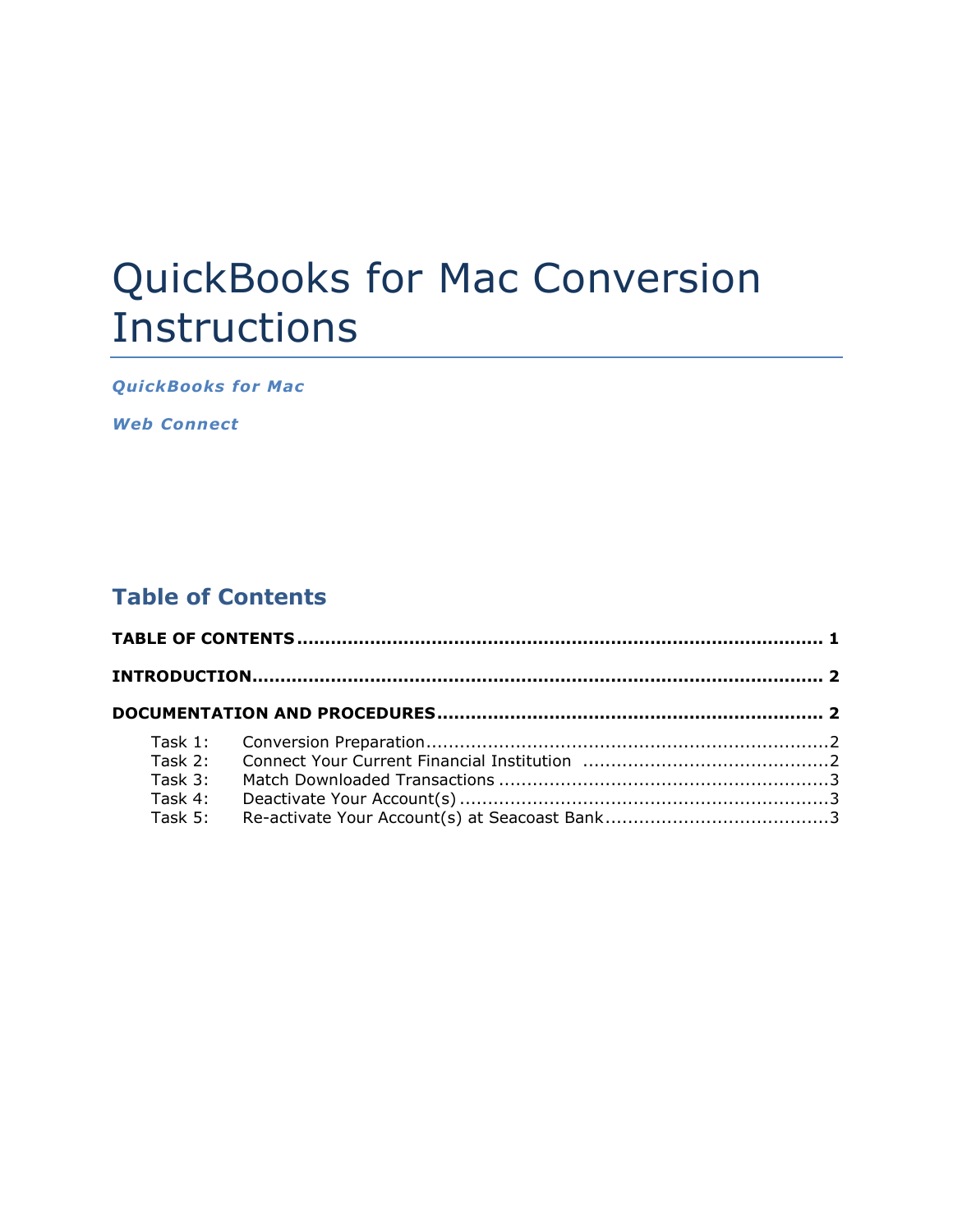

## **Introduction**

As your current financial institution completes its system conversion to *Seacoast Bank,* you will need to modify your QuickBooks settings to ensure the smooth transition of your data. To complete these instructions, you will need your *User ID and Password* for your current financial institution and *Seacoast Bank's* websites.

**NOTE:** For QuickBooks Web Connect accounts, use the same User ID and PIN/Password as your current financial institution website.

It is important that you perform the following instructions exactly as described and in the order presented. If you do not, your service may stop functioning properly. This conversion should take 15–30 minutes.

| <b>NOTE:</b> | This update is time sensitive. |  |
|--------------|--------------------------------|--|
|--------------|--------------------------------|--|

### **Documentation and Procedures**

#### **Task 1: Conversion Preparation**

- 1. Backup your data file. For instructions to back up your data file, choose the **Help** menu **and use the Search bar available at the top**. Search for **Back Up** and follow the instructions on screen. The first time you do a backup, QuickBooks will guide you through setting backup preferences.
- 2. Download the latest QuickBooks Update. For instructions to download an update, choose **Help** menu and use the Search bar available at the top. Search for *Update QuickBooks*, select **Check for QuickBooks Updates** and follow the instructions.

#### **Task 2: Connect to your old financial institution.**

- 1. Log in to your current financial institutions website and download your QuickBooks Web Connect File.
- 2. Click **File** > **Import** > **From Web Connect**.
- 3. Link your bank account with the existing QuickBooks account and click **Continue**.
- 4. Repeat steps 1 3 for each account with your current financial institution.